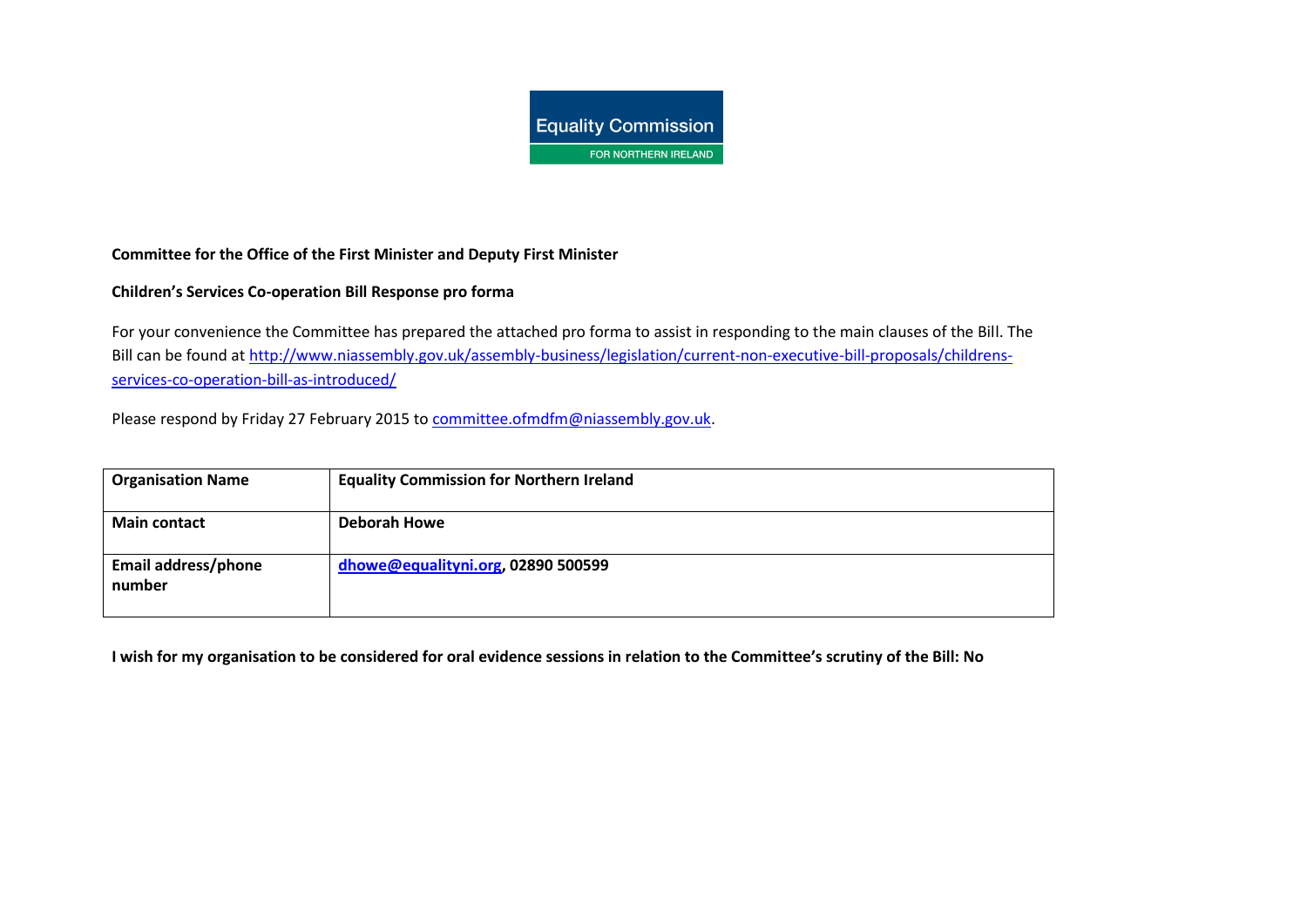| Clause                                                                                                                                                                                         | <b>Comments (200 words)</b>                                                                                                                                                                                                                                                                                                                                                                                                                                                                                                                                                                                                                                          |
|------------------------------------------------------------------------------------------------------------------------------------------------------------------------------------------------|----------------------------------------------------------------------------------------------------------------------------------------------------------------------------------------------------------------------------------------------------------------------------------------------------------------------------------------------------------------------------------------------------------------------------------------------------------------------------------------------------------------------------------------------------------------------------------------------------------------------------------------------------------------------|
| 1. General Duty<br>Please provide comment on:                                                                                                                                                  | The Commission emphasises the importance of public authorities consulting with, engaging with and fostering the active<br>participation of children and young people in the policy development process. For further information, please see 'Let's<br>Talk, Let's Listen - Guidance for Public Authorities on consulting and involving children and young people'. Available at:<br>http://www.equalityni.org/ECNI/media/ECNI/Publications/Employers%20and%20Service%20Providers/LetsTalkLetsListen<br>GuideforPAsconsultingchildren2008.pdf?ext=.pdf                                                                                                                |
| The six specified<br>outcomes relating to the<br>well-being of children<br>and young people as<br>listed in the 10 Year<br><b>Strategy for Children and</b><br><b>Young People 2006 - 2016</b> | In our response the Consultation on a Draft Strategy for Children and Young People in Northern Ireland 2005 the<br>Commission made clear that we supported the outcomes therein. We consider these outcomes to be an amalgam of<br>those outcomes and as such are in support of same.<br>We note the legislative process by which the six specified outcomes may be amended, and ask that consideration is given<br>to whether this provides sufficient flexibility to allow for new strategic outcomes to be identified, agreed, progressed and<br>implemented when the current strategy completes (2016) and a new strategy is developed thereafter.               |
| The duty on Northern<br><b>Ireland Departments to</b><br>co-operate with each<br>other in order to further<br>the achievement of these<br>objectives                                           | In our response to the Childcare Strategy in March 2013, we advocated greater integration and cross departmental<br>working as a means of increasing efficiency and effectiveness in achieving policy goals.<br>(www.equalityni.org/ECNI/media/ECNI/Consultation%20Responses/2013/Toward_Childcare_Strategy-<br>OFMDFM.pdf?ext=.pdf) We have recommended measures be taken, including in the Programme for Government to<br>ensure the development of clear and explicit coherence and co-ordination in delivery across all departments.<br>(http://www.equalityni.org/ECNI/media/ECNI/Consultation%20Responses/2012/Programme for Governemnt-<br>2012.pdf?ext=.pdf) |
| The mechanism in place<br>for amending the<br>specified outcomes                                                                                                                               | We reiterate our point made above in relation to the flexibility of the process to amend of the six strategic outcomes. The<br>Commission expects that, should OFMDFM wish to modify the specified outcomes, it would consult fully and effectively<br>with stakeholders.                                                                                                                                                                                                                                                                                                                                                                                            |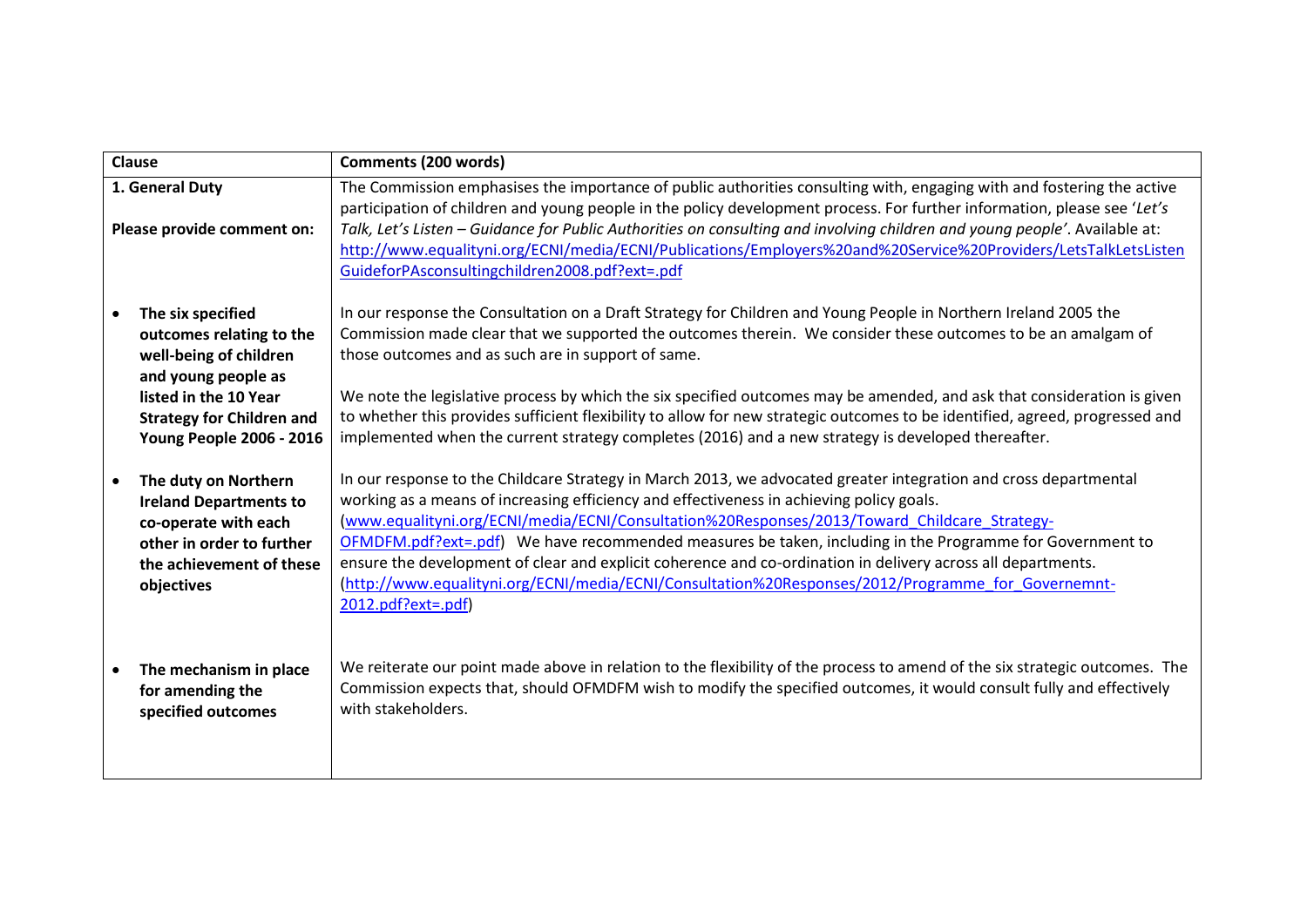| <b>Clause</b>                                                                                                                                                             | <b>Comments (200 words)</b>                                                                                                                                                                                                                                                                                                                                                                                        |
|---------------------------------------------------------------------------------------------------------------------------------------------------------------------------|--------------------------------------------------------------------------------------------------------------------------------------------------------------------------------------------------------------------------------------------------------------------------------------------------------------------------------------------------------------------------------------------------------------------|
| 2. Co-operation Report                                                                                                                                                    |                                                                                                                                                                                                                                                                                                                                                                                                                    |
| Please provide comment on:                                                                                                                                                |                                                                                                                                                                                                                                                                                                                                                                                                                    |
| The requirement for<br>$\bullet$<br><b>OFMDFM</b> to publish<br>periodically a report on<br>the progress of<br>departments towards<br>achieving the specified<br>outcomes | The Commission welcomes the publication of a report on progress by Departments in achieving the specified outcomes.<br>However, it is suggested that the stipulated period of not more than three years is too long. This does not allow for timely<br>scrutiny of whether the processes in place are working effectively. We suggest an annual progress report is made with a<br>formal review every three years. |
| The requirement for<br>other Northern Ireland<br>Departments to co-<br>operate in the<br>preparation and<br>publication of the report                                     | The Commission welcomes the requirement that other Departments co-operate in the preparation and publication of the<br>report.                                                                                                                                                                                                                                                                                     |
|                                                                                                                                                                           |                                                                                                                                                                                                                                                                                                                                                                                                                    |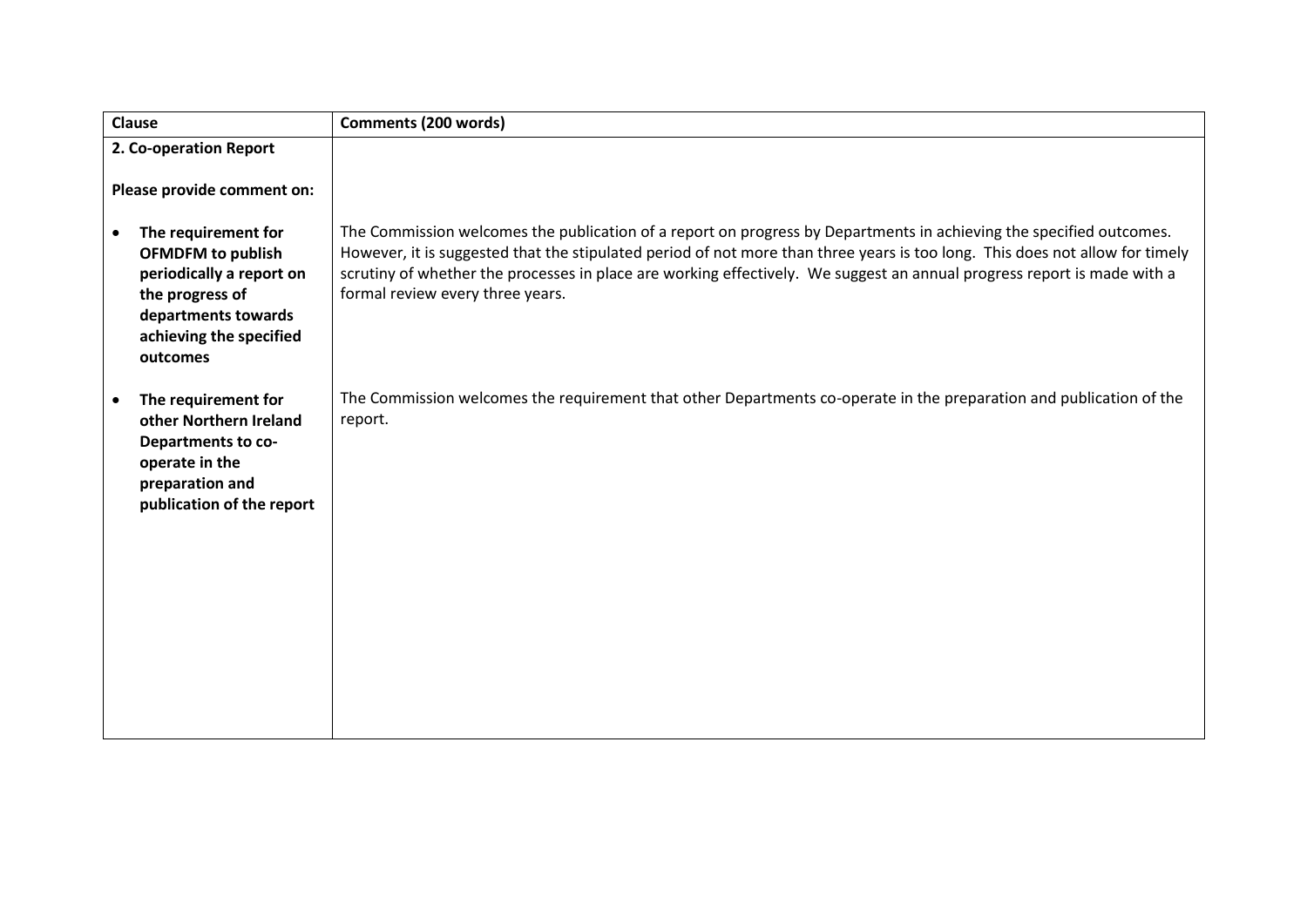| <b>Clause</b>                                                                                                                                                                       | <b>Comments (200 words)</b>                                                                                                                                                                                                                                                                                                                                                                                                                                                                                                                                                                                                                                                                                                                                                                                                                                                                                                                                                                                                                                                                                                                                                                                                                                                                                                                                                                                                                                                                                                                                                                                                                                                                                                                                                                                                                                                                                                                                                                                                                                                                                                                                   |
|-------------------------------------------------------------------------------------------------------------------------------------------------------------------------------------|---------------------------------------------------------------------------------------------------------------------------------------------------------------------------------------------------------------------------------------------------------------------------------------------------------------------------------------------------------------------------------------------------------------------------------------------------------------------------------------------------------------------------------------------------------------------------------------------------------------------------------------------------------------------------------------------------------------------------------------------------------------------------------------------------------------------------------------------------------------------------------------------------------------------------------------------------------------------------------------------------------------------------------------------------------------------------------------------------------------------------------------------------------------------------------------------------------------------------------------------------------------------------------------------------------------------------------------------------------------------------------------------------------------------------------------------------------------------------------------------------------------------------------------------------------------------------------------------------------------------------------------------------------------------------------------------------------------------------------------------------------------------------------------------------------------------------------------------------------------------------------------------------------------------------------------------------------------------------------------------------------------------------------------------------------------------------------------------------------------------------------------------------------------|
| 3. Sharing resources and<br>pooling funds                                                                                                                                           |                                                                                                                                                                                                                                                                                                                                                                                                                                                                                                                                                                                                                                                                                                                                                                                                                                                                                                                                                                                                                                                                                                                                                                                                                                                                                                                                                                                                                                                                                                                                                                                                                                                                                                                                                                                                                                                                                                                                                                                                                                                                                                                                                               |
| Please provide comment on:                                                                                                                                                          |                                                                                                                                                                                                                                                                                                                                                                                                                                                                                                                                                                                                                                                                                                                                                                                                                                                                                                                                                                                                                                                                                                                                                                                                                                                                                                                                                                                                                                                                                                                                                                                                                                                                                                                                                                                                                                                                                                                                                                                                                                                                                                                                                               |
| The enabling power which<br>will permit Northern<br><b>Ireland departments to</b><br>establish pooled budgets<br>and shared resources to<br>achieve the six outcomes in<br>clause 1 | In our response to the Childcare Strategy in March 2013, we advocated greater integration and cross departmental working as a<br>means of increasing efficiency and effectiveness in achieving policy goals.<br>(www.equalityni.org/ECNI/media/ECNI/Consultation%20Responses/2013/Toward Childcare Strategy-OFMDFM.pdf?ext=.pdf)<br>The<br>proposed power may further maximise the possible responses in public policy including flexibility, innovation, synergy, and<br>comprehensive and coherent responses.<br>The explanatory notes set out that costs will be associated with the process. The Commission suggests that costings are drafted in a<br>transparent manner that will allow an outside assessment of the equality and good relations impact and the interplay between<br>measures in different Departments.<br>We recommend that screening is carried out in relation to the budgeting process to ensure the impact on children and young people<br>across all relevant S75 grounds are factored in. Our guidance (A short guide to Section 75 of the NI Act 1998 and budgets, December<br>2014) states: 'In preparation of budget proposals, departments and other authorities should ensure they can fulfil their statutory<br>equality and good relations duties. The Commission recommends that early options are presented with screening or that options<br>appraisal has incorporated screening.' Departments will find further guidance in this document and will be aware of other<br>Commission guidance including Equality of Opportunity and Sustainable Development in Public Sector Procurement, (ECNI / DFP) 2008<br>http://www.dfpni.gov.uk/index/procurement-2/cpd/cpd-policy-and-legislation/cpd-sustainability/content -<br>cpd equality of opportunity and sustainable development gateway page/equality of opportunity and sustainable developme<br>nt - full guidance.pdf and there is more information in Equality Responsive Budgeting An Expert Paper, March 2013<br>http://www.equalityni.org/ECNI/media/ECNI/Publications/Employers%20and%20Service%20Providers/Equalityresponsivebugeting20<br>13.pdf?ext=.pdf. |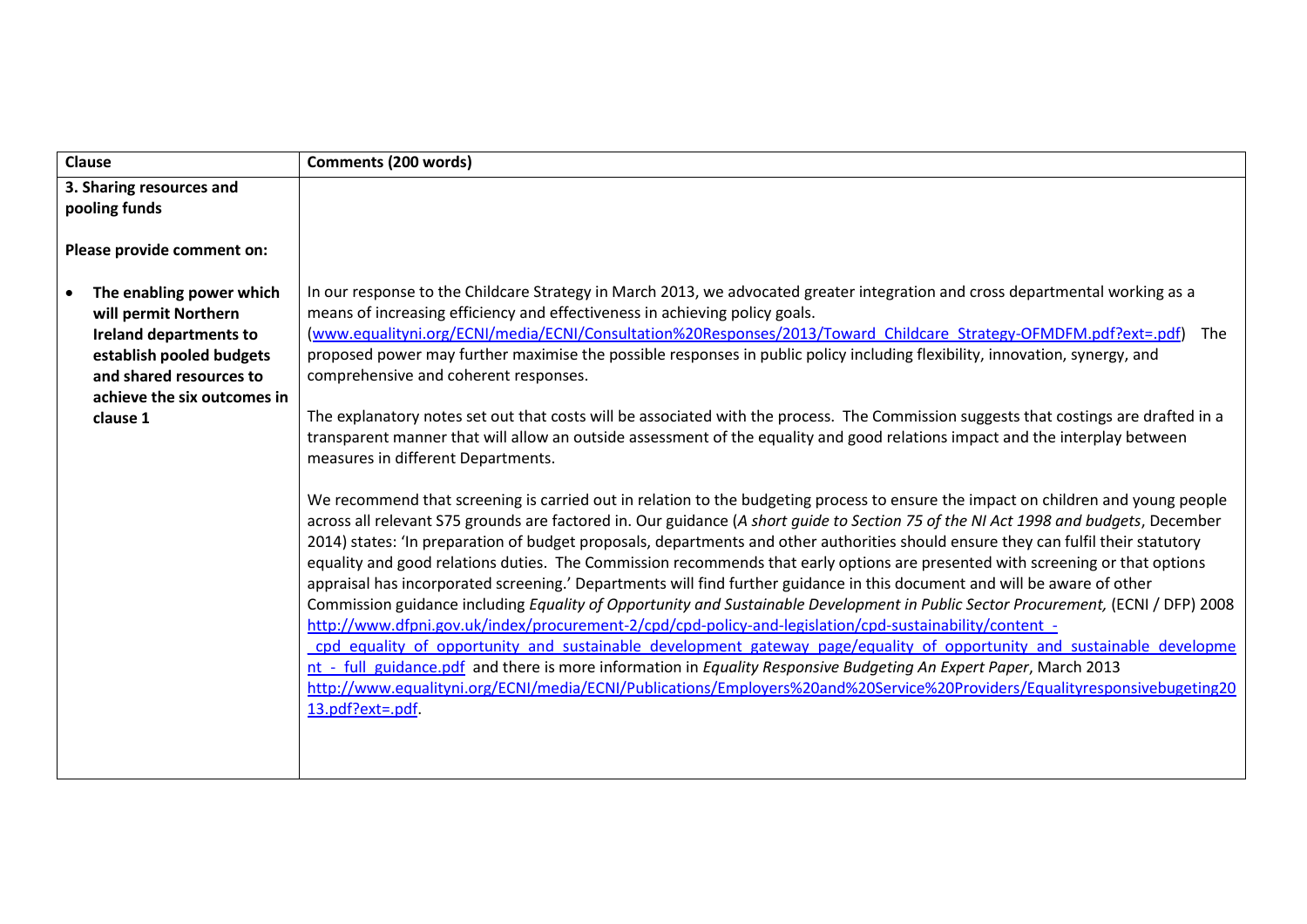| Clause                                                                                                                                                                                                                                                                                    | <b>Comments (200 words)</b>                                                                                                                                                                                         |
|-------------------------------------------------------------------------------------------------------------------------------------------------------------------------------------------------------------------------------------------------------------------------------------------|---------------------------------------------------------------------------------------------------------------------------------------------------------------------------------------------------------------------|
| 4. Children's Services<br><b>Planning</b><br>Please provide comment on:                                                                                                                                                                                                                   |                                                                                                                                                                                                                     |
| The requirement for the<br>$\bullet$<br><b>Health and Social Care</b><br><b>Board to review and</b><br>publish a children and<br>young people's plan,<br>including:<br>Content<br>$\circ$<br><b>Review</b><br>$\circ$<br>mechanism<br>Co-operation<br>$\circ$<br>between public<br>bodies | We welcome the publication of the report as suggested.                                                                                                                                                              |
| The public bodies listed<br>$\bullet$<br>at Clause 4 (7)                                                                                                                                                                                                                                  | We expect the Department will consult fully and effectively with all relevant stakeholders.                                                                                                                         |
| The duties placed on the<br>$\bullet$<br><b>Health and Social Care</b><br><b>Board particularly with</b><br>regard to monitoring and<br>reporting                                                                                                                                         | Monitoring should be cognisant of departmental duties under Section 75 of the Northern Ireland Act 1998 and the<br>Disability Discrimination Act, and reporting should include a review of the monitoring findings. |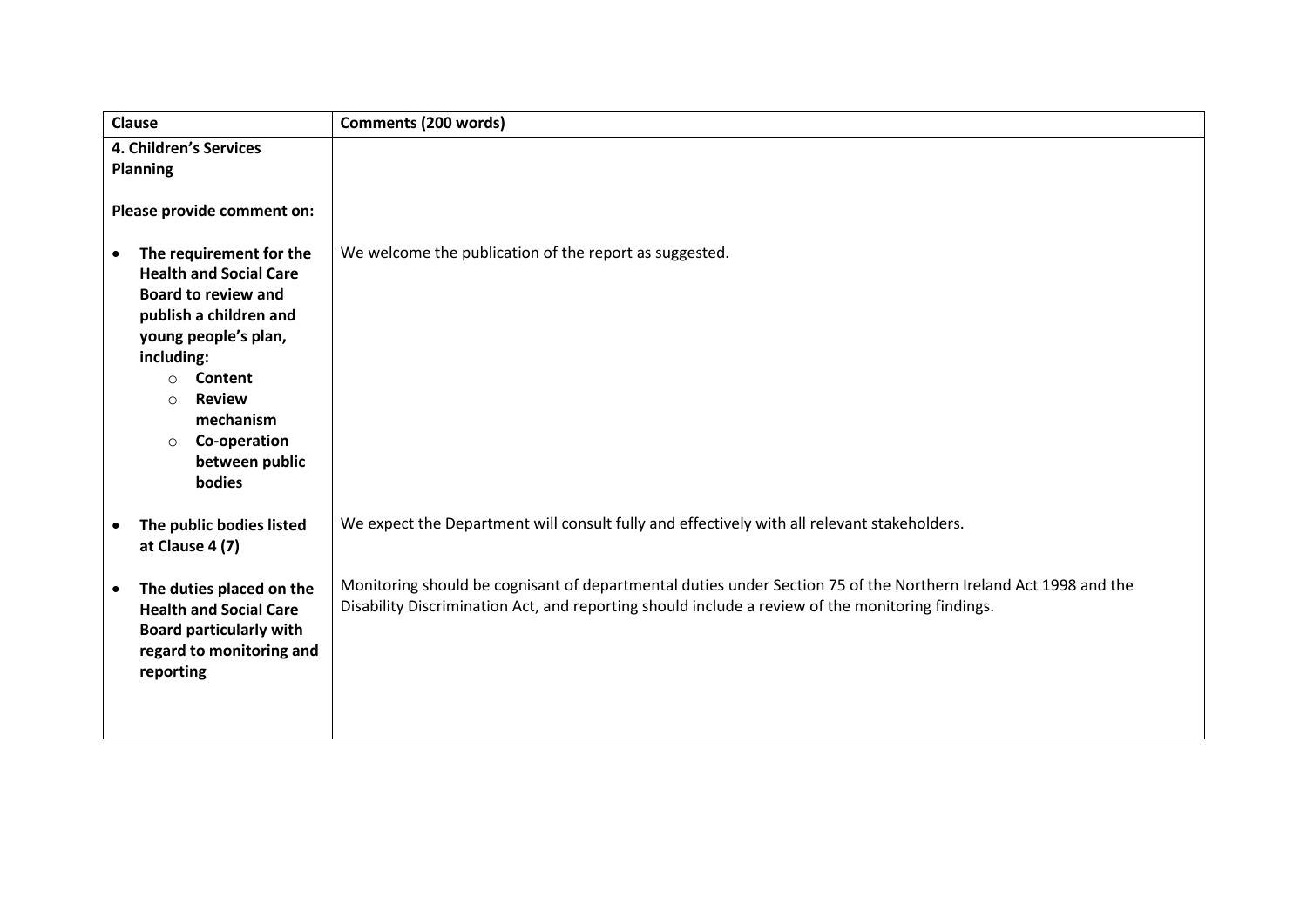**Do you have any suggested amendments to the Bill? (200 words)**